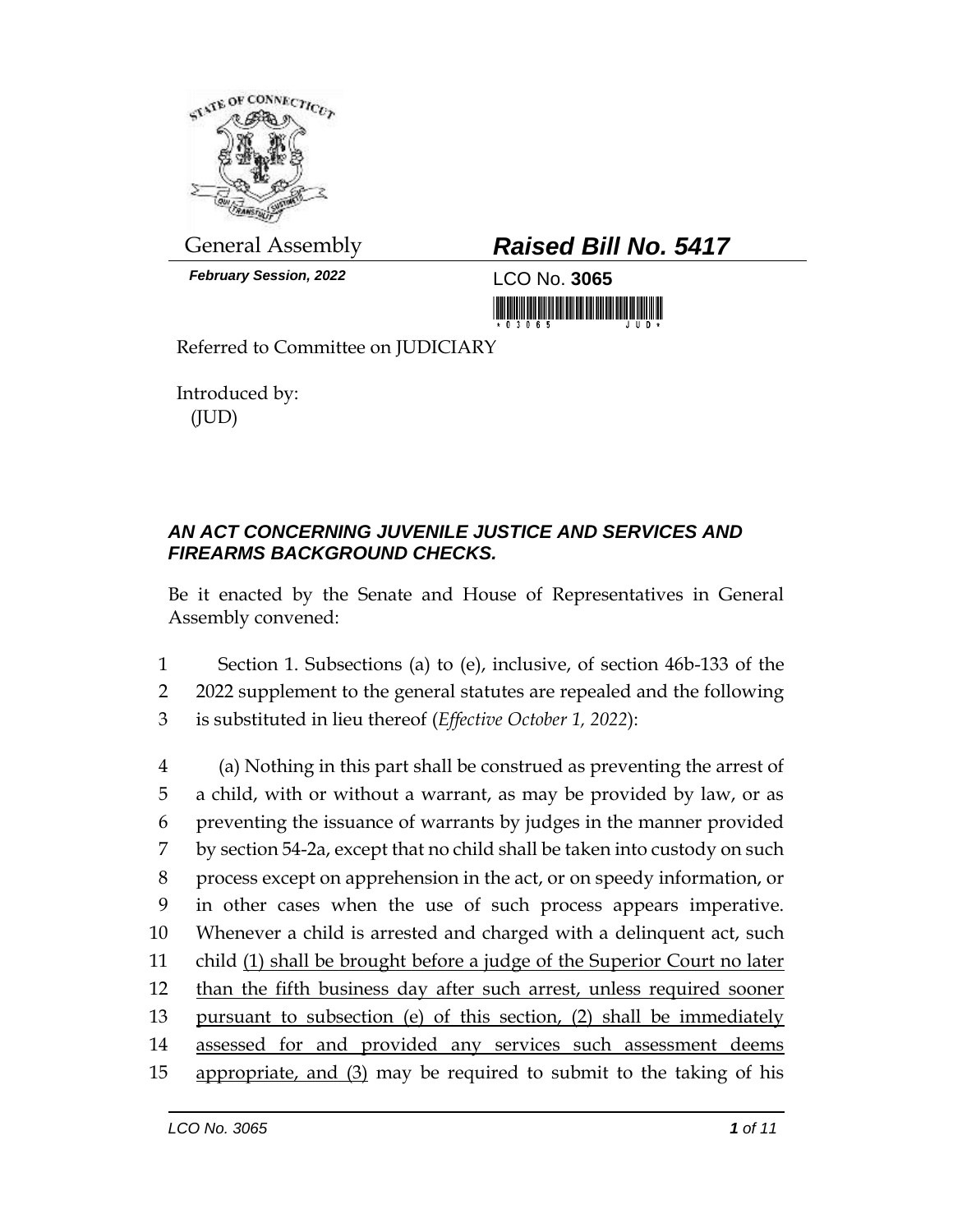photograph, physical description and fingerprints. Notwithstanding the provisions of section 46b-124, the name, photograph and custody status of any child arrested for the commission of a capital felony under the provisions of section 53a-54b in effect prior to April 25, 2012, or class A felony may be disclosed to the public.

 (b) Whenever a child is brought before a judge of the Superior Court, which court shall be the court that has jurisdiction over juvenile matters where the child resides if the residence of such child can be determined, such judge shall immediately have the case proceeded upon as a juvenile matter. Such judge may admit the child to bail or release the child in the custody of the child's parent or parents, the child's guardian or some other suitable person to appear before the Superior Court when 28 ordered. If detention becomes necessary, such detention shall be in the manner prescribed by this chapter, provided the child shall be placed in the least restrictive environment possible in a manner consistent with public safety.

 (c) (1) Upon the arrest of any child by an officer, such officer may **[**(1)**]** (A) release the child to the custody of the child's parent or parents, guardian or some other suitable person or agency, **[**(2)**]** (B) at the discretion of the officer, release the child to the child's own custody, or **[**(3)**]** (C) seek a court order to detain the child in a juvenile residential center. No child may be placed in a juvenile residential center unless a judge of the Superior Court determines, based on the available facts, that **[**(A)**]** (i) there is probable cause to believe that the child has committed the acts alleged, **[**(B)**]** (ii) there is no appropriate less restrictive alternative available, and **[**(C)**]** (iii) there is **[**(i)**]** (I) probable cause to believe that the level of risk that the child poses to public safety if released to the community prior to the court hearing or disposition cannot be managed in a less restrictive setting, **[**(ii)**]** (II) a need to hold the child in order to ensure the child's appearance before the court or compliance with court process, as demonstrated by the child's previous failure to respond to the court process, or **[**(iii)**]** (III) a need to hold the child for another jurisdiction. No child shall be held in any juvenile residential center unless an order to detain is issued by a judge of the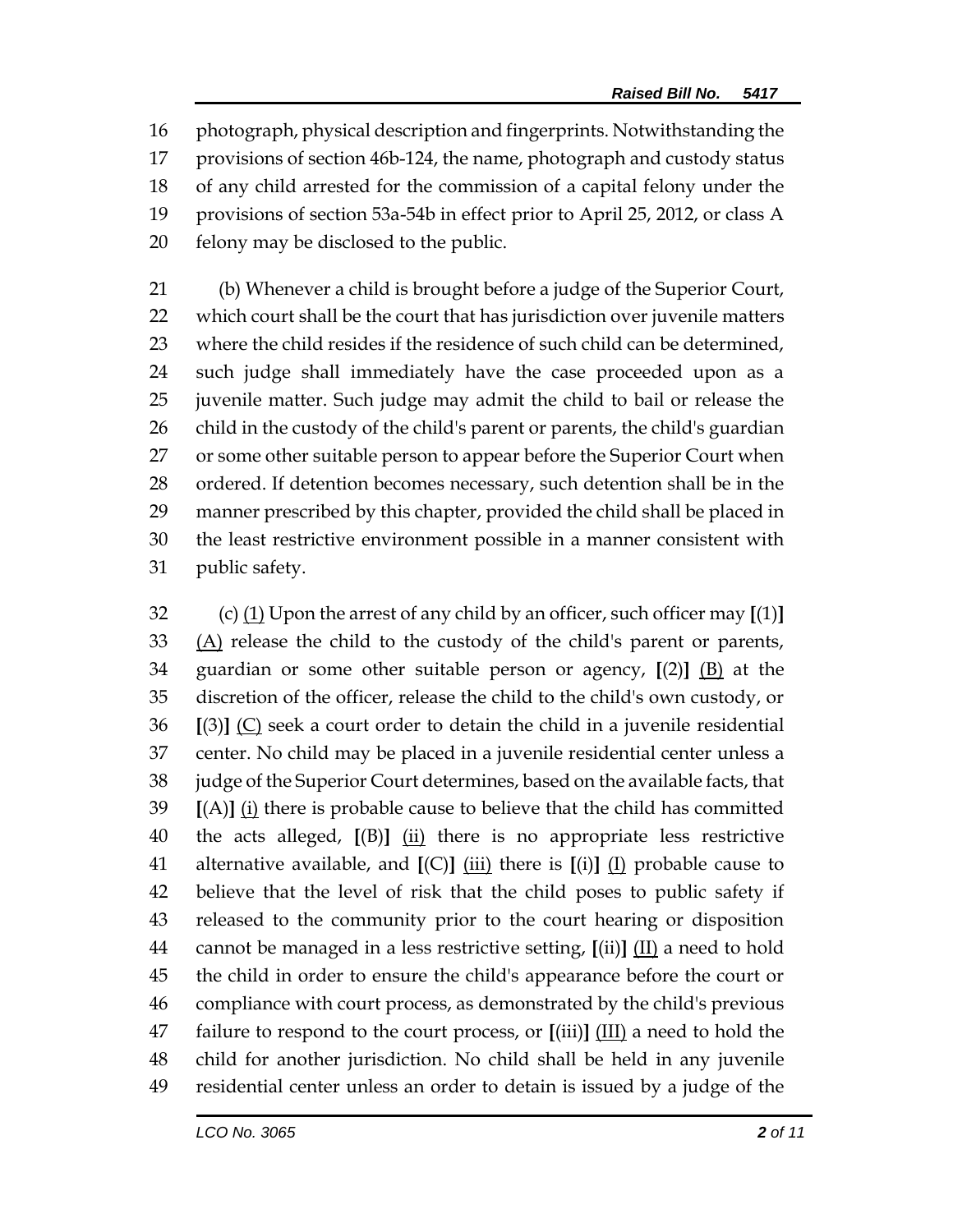## Superior Court.

 (2) A judge of the Superior Court may order any child who is released into the custody of his or her parent or guardian or some other suitable 53 person or agency after being charged with a second or subsequent delinquency offense involving a motor vehicle, as defined in section 46b-133j, or property theft, to be electronically monitored by using a global positioning system device until such child's case is disposed of. Any failure by the child to adhere to the judge's order concerning electronic monitoring shall result in immediate detention of such child.

 (d) When a child is arrested for the commission of a delinquent act and the child is not placed in a juvenile residential center or referred to a diversionary program, an officer shall serve a written complaint and summons on the child and the child's parent, guardian or some other suitable person or agency. If such child is released to the child's own custody, the officer shall make reasonable efforts to notify, and to provide a copy of a written complaint and summons to, the parent or guardian or some other suitable person or agency prior to the court date on the summons. If any person so summoned wilfully fails to appear in court at the time and place so specified, the court may issue a warrant for the child's arrest or a capias to assure the appearance in court of such parent, guardian or other person. If a child wilfully fails to appear in response to such a summons, the court may order such child taken into custody and such child may be charged with the delinquent act of wilful failure to appear under section 46b-120. The court may punish for contempt, as provided in section 46b-121, any parent, guardian or other person so summoned who wilfully fails to appear in court at the time and place so specified.

 (e) When a child is arrested for the commission of a delinquent act and is placed in a juvenile residential center pursuant to subsection (c) of this section, such child may be detained pending a hearing which shall be held on the business day next following the child's arrest. No child may be detained after such hearing unless the court determines, based on the available facts, that (1) there is probable cause to believe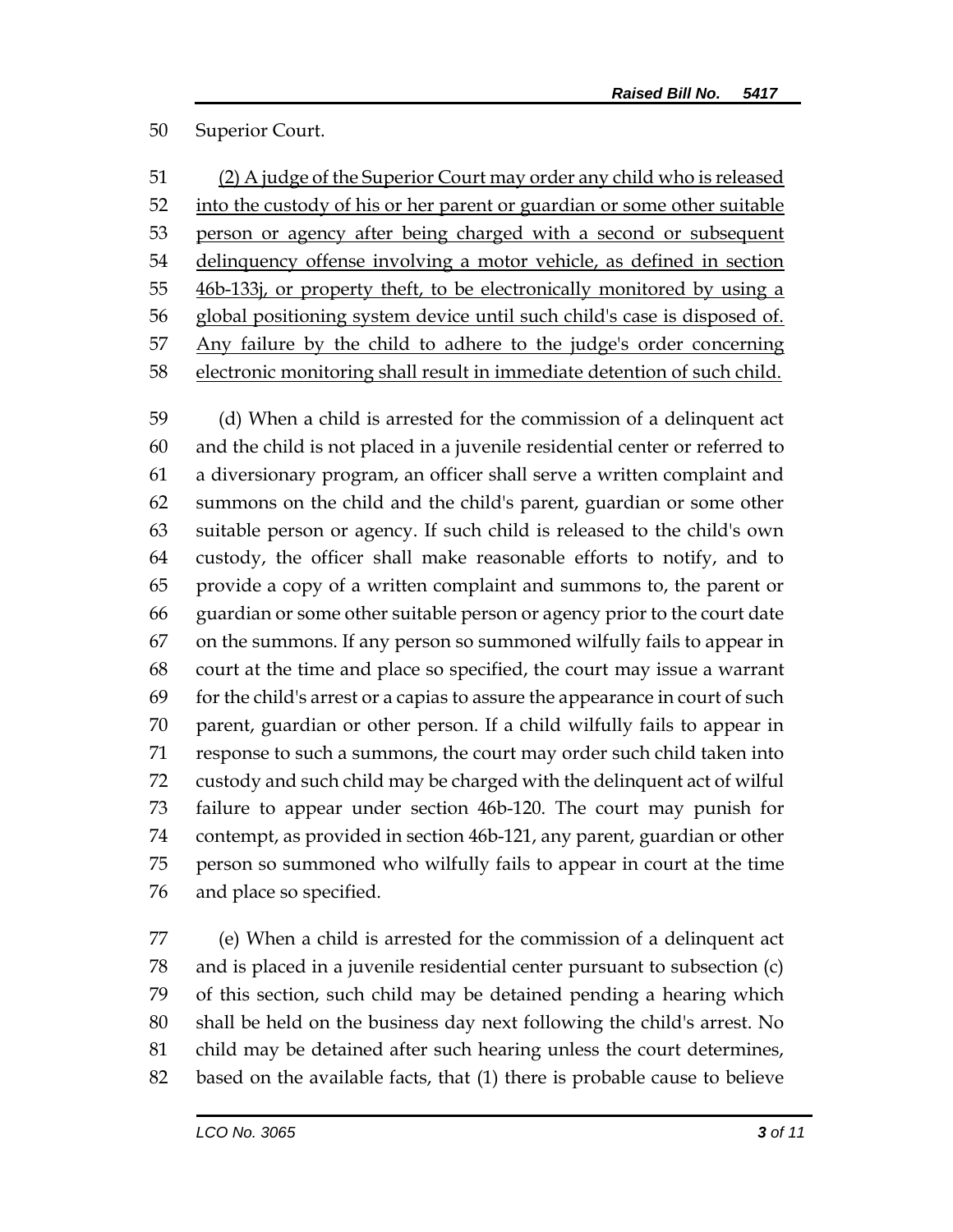that the child has committed the acts alleged, (2) there is no less restrictive alternative available, and (3) through the use of the detention risk screening instrument developed pursuant to section 46b-133g, that there is (A) probable cause to believe that the level of risk the child poses to public safety if released to the community prior to the court hearing or disposition cannot be managed in a less restrictive setting, (B) a need to hold the child in order to ensure the child's appearance before the court or compliance with court process, as demonstrated by the child's previous failure to respond to the court process **[**;**]** , or (C) a need to hold the child for another jurisdiction. Such probable cause may be shown by sworn affidavit in lieu of testimony. No child shall be released from a juvenile residential center who is alleged to have committed a serious juvenile offense except by order of a judge of the Superior Court. The court may, in its discretion, consider as an alternative to detention a suspended detention order with graduated sanctions to be imposed based on the detention risk screening for such child, using the instrument developed pursuant to section 46b-133g. Any child confined in a community correctional center or lockup shall be held in an area separate and apart from any adult detainee, except in the case of a nursing infant, and no child shall at any time be held in solitary confinement. **[**or**]** No such child may be held for a period that exceeds 104 six hours, except in a case where an arresting police officer of a child is 105 in the process of seeking a detention order for such child about whom the officer has a good faith belief that the child poses a risk to public safety. When a female child is held in custody, she shall, as far as possible, be in the charge of a woman attendant.

 Sec. 2. Section 46b-133d of the general statutes is repealed and the following is substituted in lieu thereof (*Effective October 1, 2022*):

 (a) For the purposes of this section, "special juvenile probation" means a period of probation imposed by the superior court for juvenile 113 matters upon a child in a proceeding designated as a serious homicide  $\sigma$  or sexual offender prosecution during which the child is supervised by a juvenile probation officer prior to such child attaining eighteen years of age and by an adult probation officer after such child attains eighteen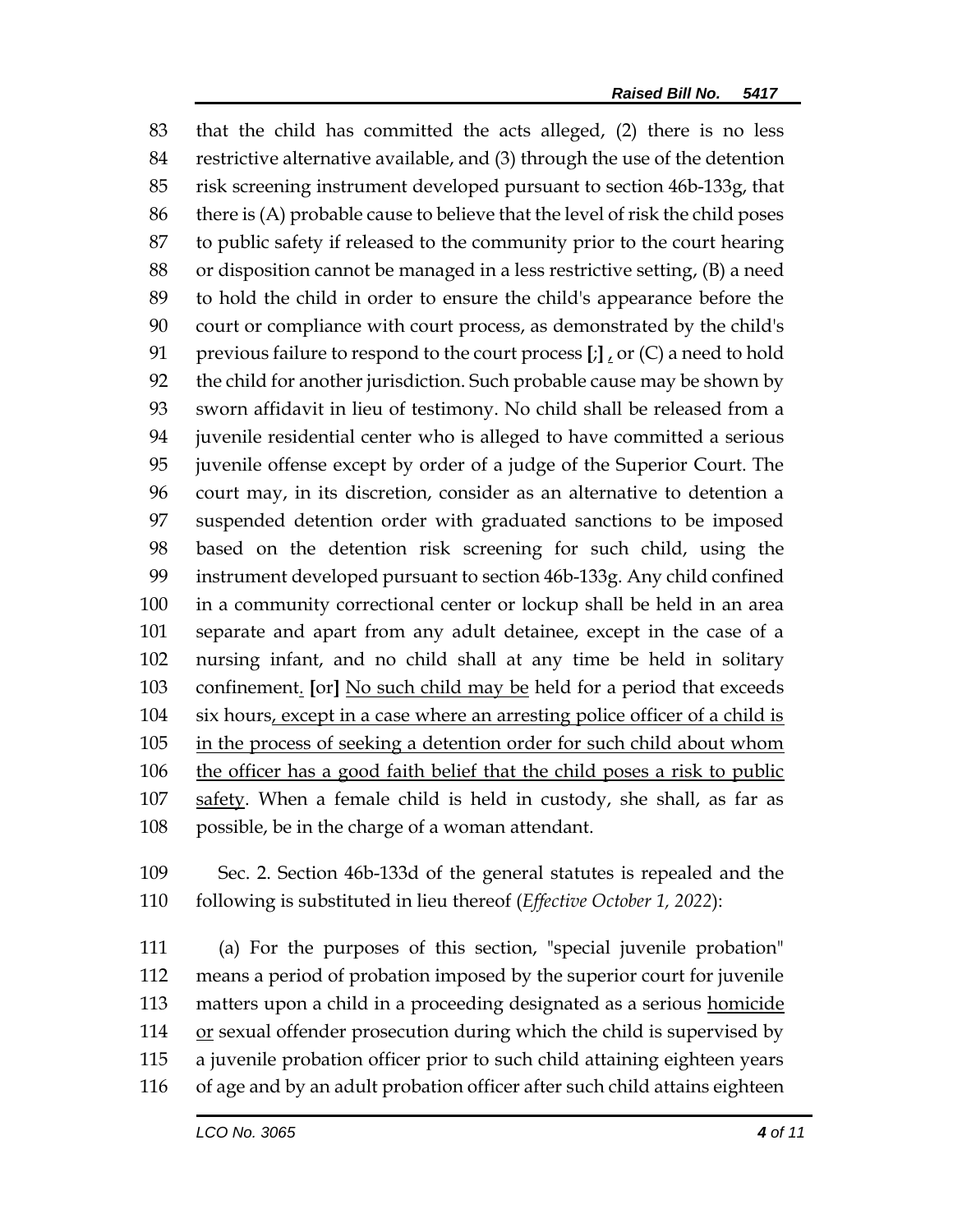years of age.

 (b) Whenever a child is referred for the commission of any crime of murder, manslaughter in the first degree, or a sexual nature, and such case is not transferred to the regular criminal docket pursuant to section 46b-127, the prosecutorial official may request the court to designate the proceeding as a serious sexual offender prosecution.

 (c) If a prosecutorial official requests that a proceeding be designated 124 as a serious homicide or sexual offender prosecution, the court shall hold a hearing not later than thirty days after the filing of such request unless good cause is shown by the prosecutorial official or by the child as to why the hearing should not be held within such period. If good cause is shown, the hearing shall be held not later than ninety days after the filing of such request. The court shall decide whether to designate the proceeding as a serious homicide or sexual offender prosecution not later than thirty days after the completion of such hearing. The court 132 shall grant the request to designate the proceeding as a serious homicide 133 or sexual offender prosecution if the court finds probable cause to believe the child has committed the felony act charged and the prosecutorial official shows by a preponderance of the evidence that such designation will serve the best interest of the child and public 137 safety. The decision to designate the proceeding as a serious **homicide** 138 or sexual offender prosecution shall not be a final judgment for purposes of appeal.

140 (d) A proceeding designated as a serious homicide or sexual offender prosecution pursuant to subsection (c) of this section shall be held before the court without a jury provided the child has waived the right to a trial by jury. If a child is convicted of or pleads guilty or nolo contendere to 144 a charge in a proceeding that has been designated as a serious homicide 145 or sexual offender prosecution, the court shall: (1) Sentence the child in 146 accordance with section 46b-140, provided in the case of a conviction or guilty plea in a proceeding that has been designated as a serious homicide or sexual offender prosecution, such sentence may be extended for a period not to exceed sixty months, (2) sentence the child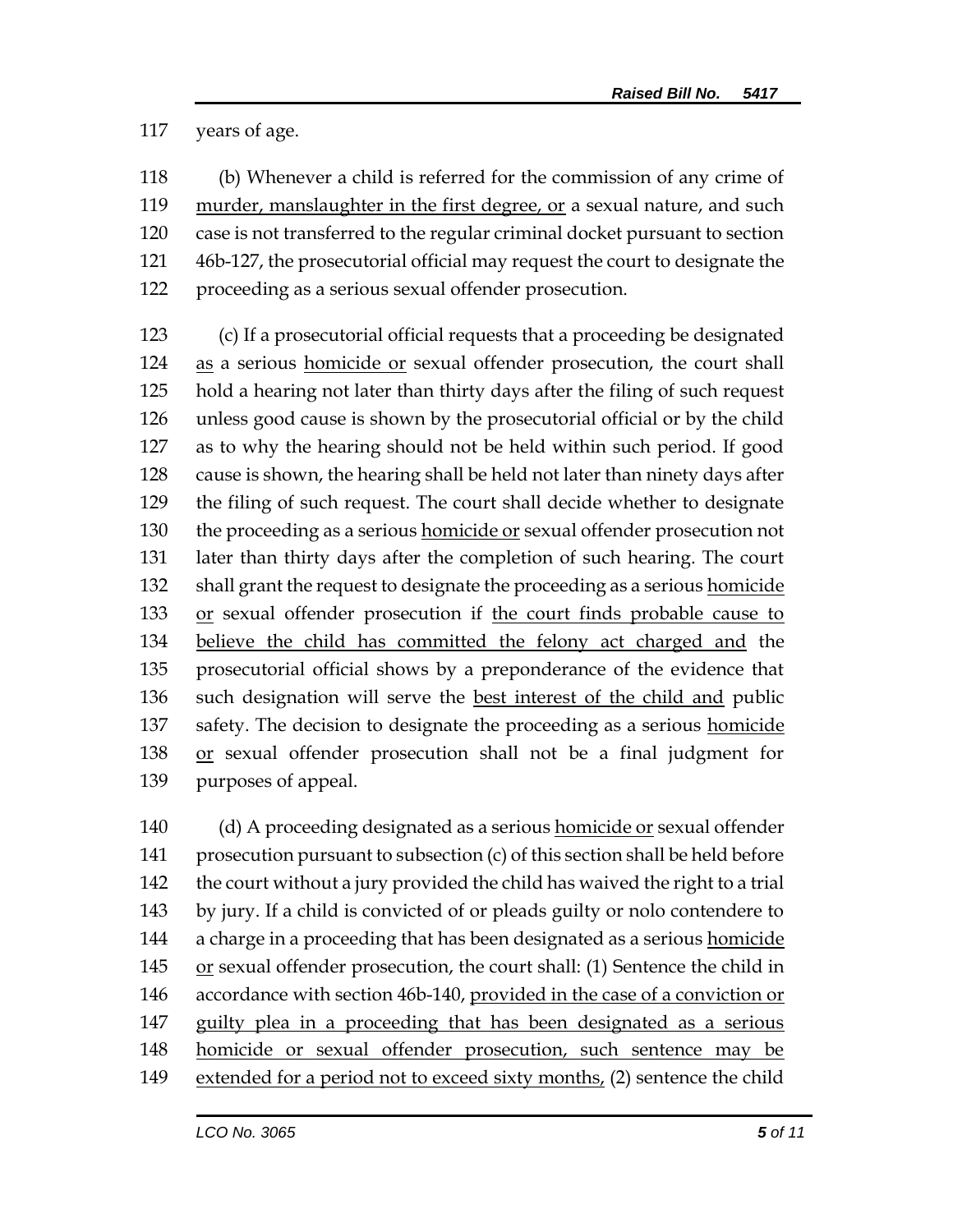to a period of special juvenile probation of at least five years, to commence upon the release of the child from the institution, agency or program in whose care the child had been placed, and (3) sentence the child in accordance with section 53a-28 with the execution of such sentence stayed on the condition that the child not violate the conditions of the sentence imposed pursuant to subdivisions (1) and (2) of this subsection or commit a subsequent crime.

 (e) Whenever **[**it appears**]** there is probable cause to believe that a child who has been sentenced pursuant to subsection (d) of this section has violated the conditions of the sentence imposed pursuant to subdivision (2) of said subsection or has committed a subsequent crime, the court may **[**, without notice, order that the child be immediately**]** issue a warrant for the arrest of the child for a violation of the conditions of the sentence imposed pursuant to subsection (d) of this section and may order that the child be taken into custody in accordance with the provisions of sections 46b-125 and 53a-32. If such violation of probation or subsequent crime occurs prior to the person attaining eighteen years of age, the matter shall be handled by the superior court for juvenile matters. If such violation of probation or subsequent crime occurs after the person has attained eighteen years of age, the matter shall be handled by the regular criminal docket of the Superior Court. Whenever such matter is handled by the superior court for juvenile matters, the court shall notify the child and such child's parent or guardian and the attorney of record, if any, in writing of the reasons alleged to exist for the lifting of the stay of execution of the sentence imposed pursuant to subdivision (3) of subsection (d) of this section. If the child challenges such reasons, the court shall hold a hearing at which the child shall be entitled to be heard and be represented by counsel. After such hearing, 178 if the court finds that  $(1)$  the child has violated the conditions of the sentence imposed pursuant to subdivision (2) of subsection (d) of this section, **[**or**]** (2) committed a subsequent crime, or (3) the best interest of the child and the community cannot be served by continued supervision by the juvenile court or in the community, it shall order the child to serve a sentence not to exceed that imposed pursuant to subdivision (3) of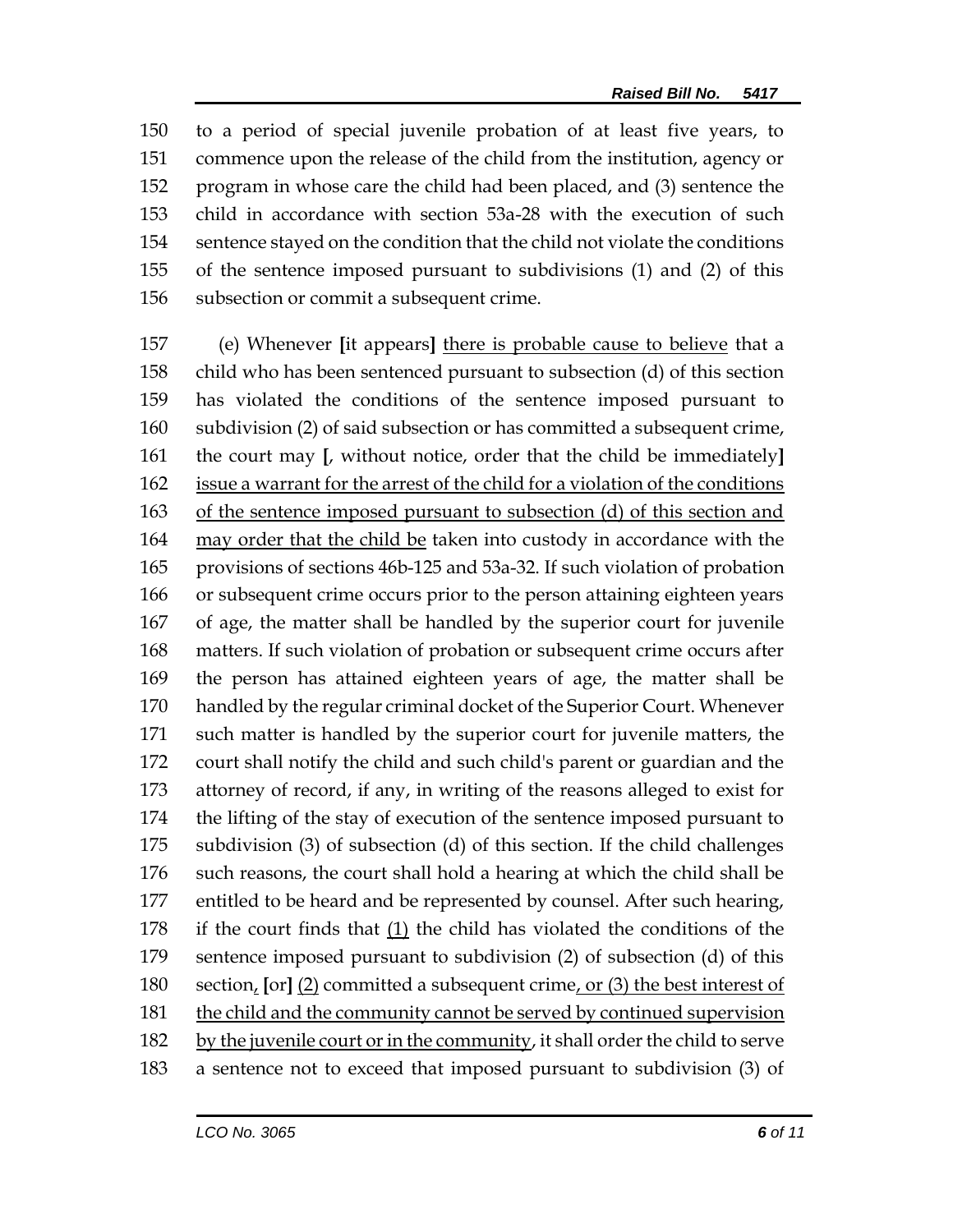subsection (d) of this section unless it determines there are mitigating circumstances that justify continuing the stay of execution and specifically states such mitigating circumstances in writing for the record. The child shall receive credit against any sentence imposed pursuant to subdivision (3) of subsection (d) of this section for time served in a juvenile facility pursuant to the sentence imposed pursuant to subdivision (1) of said subsection.

 (f) When a proceeding has been designated as a serious homicide or sexual offender prosecution pursuant to subsection (c) of this section and the child does not waive the right to a trial by jury, the court shall transfer the case from the docket for juvenile matters to the regular criminal docket of the Superior Court. Upon transfer, such child shall stand trial and be sentenced, if convicted, as if such child were eighteen years of age, subject to the provisions of section 54-91g, except that no such child shall be placed in a correctional facility but shall be maintained in a facility for children and youths until such child attains eighteen years of age or until such child is sentenced, whichever occurs first. Such child shall receive credit against any sentence imposed for time served in a juvenile facility prior to the effectuation of the transfer. A child who has been transferred may enter a guilty plea to a lesser offense if the court finds that such plea is made knowingly and voluntarily. Any child transferred to the regular criminal docket who pleads guilty to a lesser offense shall not resume such child's status as a juvenile regarding such offense. If the action is dismissed or nolled or if such child is found not guilty of the charge for which such child was transferred, the child shall resume such child's status as a juvenile until such child attains eighteen years of age.

 Sec. 3. Subsection (c) of section 29-33 of the general statutes is repealed and the following is substituted in lieu thereof (*Effective October 1, 2022*):

 (c) No person, firm or corporation shall sell, deliver or otherwise transfer any pistol or revolver except upon written application on a form prescribed and furnished by the Commissioner of Emergency Services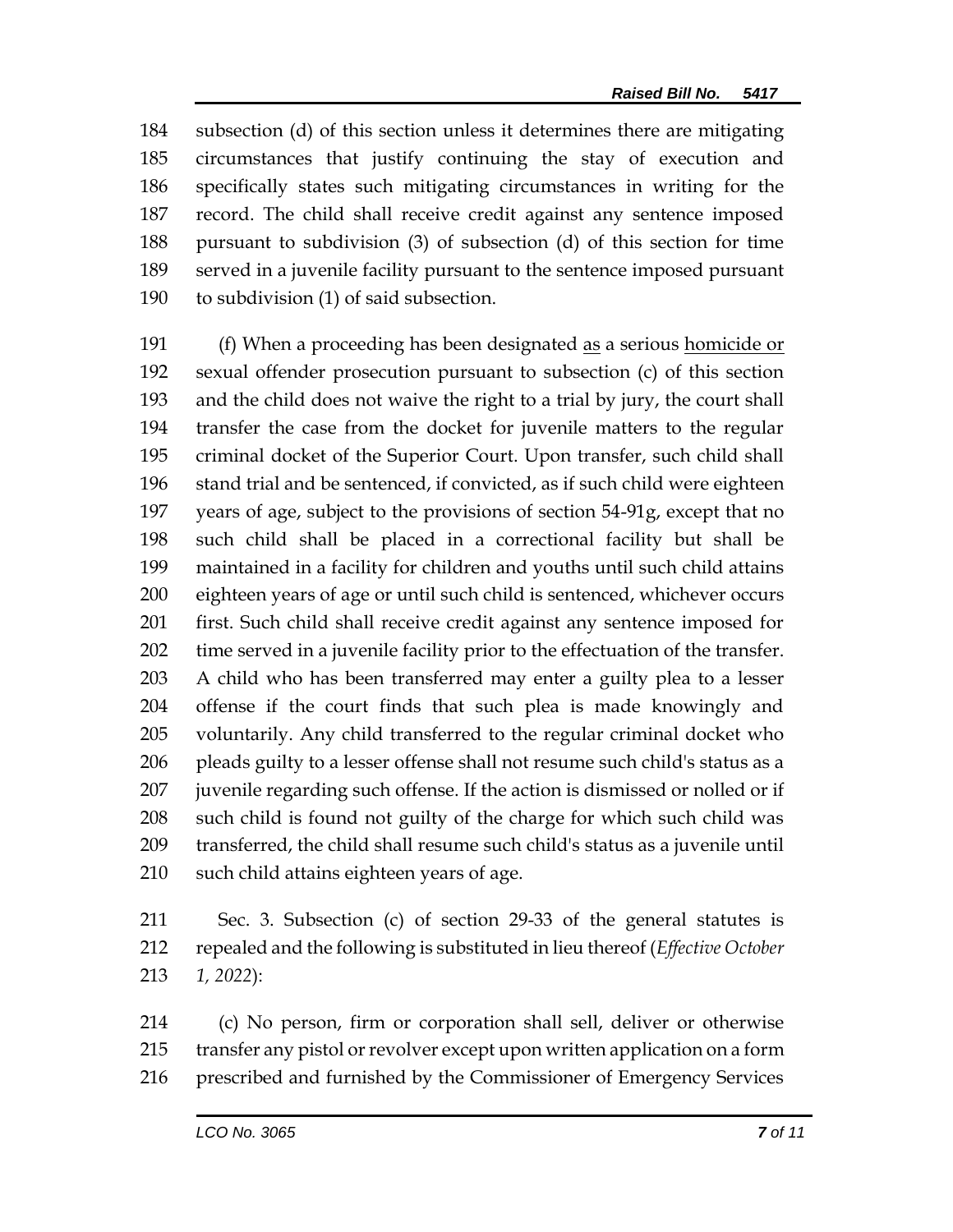and Public Protection. Such person, firm or corporation shall ensure that all questions on the application are answered properly prior to releasing the pistol or revolver and shall retain the application, which shall be attached to the federal sale or transfer document, for at least twenty years or until such vendor goes out of business. Such application shall be available for inspection during normal business hours by law enforcement officials. No sale, delivery or other transfer of any pistol or revolver shall be made unless the person making the purchase or to whom the same is delivered or transferred is personally known to the person selling such pistol or revolver or making delivery or transfer thereof or provides evidence of his identity in the form of a motor vehicle operator's license, identity card issued pursuant to section 1-1h or valid passport. No sale, delivery or other transfer of any pistol or revolver shall be made until the person, firm or corporation making such transfer obtains an authorization number from the Commissioner of Emergency Services and Public Protection. Said commissioner shall perform the national instant criminal background check and make a reasonable effort to determine whether there is any reason that would 235 prohibit such applicant from possessing a pistol or revolver as provided in section 53a-217c. If the commissioner determines the existence of such 237 a reason, the commissioner shall  $(1)$  deny the sale and no pistol or revolver shall be sold, delivered or otherwise transferred by such 239 person, firm or corporation to such applicant, and (2) inform the chief of 240 police of the town in which the applicant resides, or, where there is no chief of police, the warden of the borough or the first selectman of the town, as the case may be, that there exists a reason that would prohibit such applicant from possessing a pistol or revolver.

 Sec. 4. Subsection (d) of section 29-37a of the general statutes is repealed and the following is substituted in lieu thereof (*Effective October 1, 2022*):

 (d) No person, firm or corporation may sell, deliver or otherwise 248 transfer, at retail, any long gun to any person unless such person makes application on a form prescribed and furnished by the Commissioner of Emergency Services and Public Protection, which shall be attached by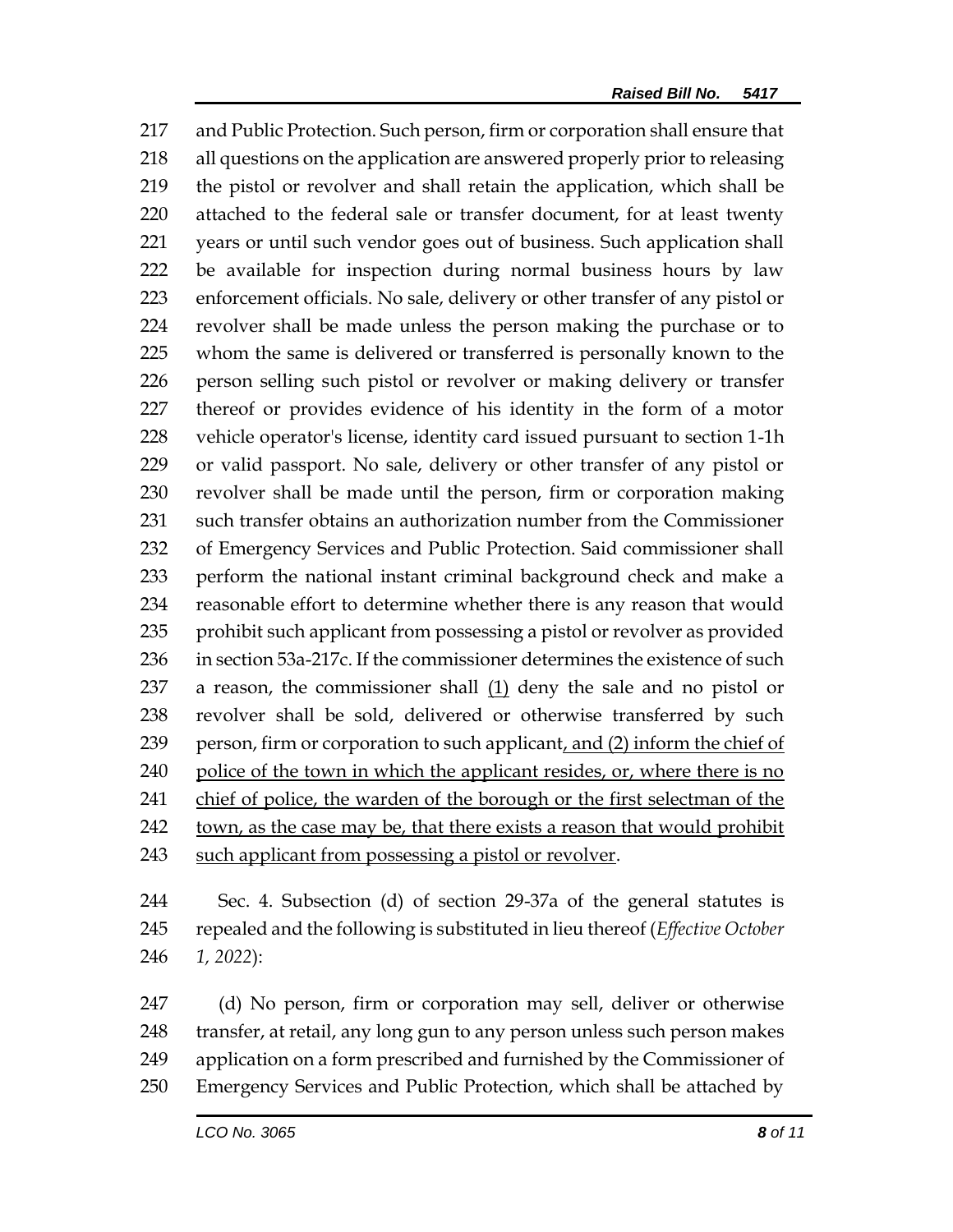the transferor to the federal sale or transfer document and filed and retained by the transferor for at least twenty years or until such transferor goes out of business. Such application shall be available for inspection during normal business hours by law enforcement officials. No such sale, delivery or other transfer of any long gun shall be made until the person, firm or corporation making such sale, delivery or transfer has ensured that such application has been completed properly and has obtained an authorization number from the Commissioner of Emergency Services and Public Protection for such sale, delivery or transfer. The Department of Emergency Services and Public Protection shall make every effort, including performing the national instant criminal background check, to determine if the applicant is eligible to receive such long gun. If it is determined that the applicant is ineligible to receive such long gun, the Commissioner of Emergency Services and 265 Public Protection shall immediately notify the (1) person, firm or corporation to whom such application was made and no such long gun 267 shall be sold, delivered or otherwise transferred to such applicant by 268 such person, firm or corporation, and (2) chief of police of the town in 269 which the applicant resides, or, where there is no chief of police, the warden of the borough or the first selectman of the town, as the case 271 may be, that the applicant is not eligible to receive a long gun. When any long gun is delivered in connection with any sale or purchase, such long 273 gun shall be enclosed in a package, the paper or wrapping of which shall be securely fastened, and no such long gun when delivered on any sale or purchase shall be loaded or contain any gunpowder or other explosive or any bullet, ball or shell. Upon the sale, delivery or other transfer of the long gun, the transferee shall sign in triplicate a receipt 278 for such long gun, which shall contain the name, address and date and place of birth of such transferee, the date of such sale, delivery or transfer and the caliber, make, model and manufacturer's number and a 281 general description thereof. Not later than twenty-four hours after such sale, delivery or transfer, the transferor shall send by first class mail or electronically transfer one receipt to the Commissioner of Emergency Services and Public Protection and one receipt to the chief of police or, where there is no chief of police, the warden of the borough or the first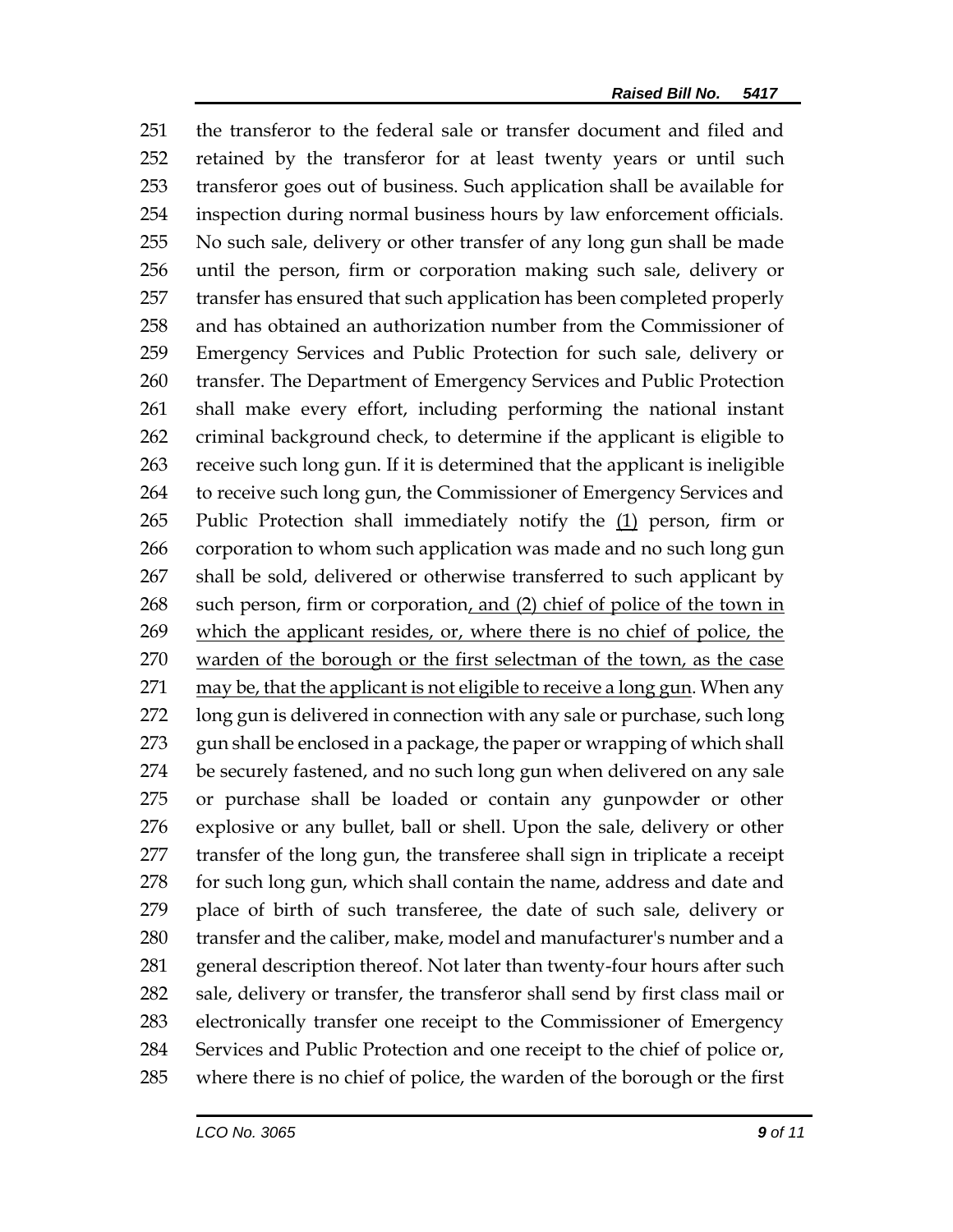286 selectman, of the town in which the transferee resides, and shall retain

287 one receipt, together with the original application, for at least five years.

 Sec. 5. (*Effective July 1, 2022*) The sum of one million two hundred fifty thousand dollars is appropriated to the Judicial Department from the General Fund, for the fiscal year ending June 30, 2023, for Juvenile Justice Outreach Services for the purpose of expanding REGIONS.

 Sec. 6. (*Effective July 1, 2022*) The sum of seven hundred fifty thousand dollars is appropriated to the Judicial Department from the General Fund, for the fiscal year ending June 30, 2023, for Juvenile Alternative Incarceration.

 Sec. 7. (*Effective July 1, 2022*) The sum of one million dollars is appropriated to the Department of Emergency Services and Public Protection from the General Fund, for the fiscal year ending June 30, 2023, for regional crime reduction strategies.

| This act shall take effect as follows and shall amend the following<br>sections: |                 |                     |
|----------------------------------------------------------------------------------|-----------------|---------------------|
| Section 1                                                                        | October 1, 2022 | 46b-133(a) to $(e)$ |
| Sec. 2                                                                           | October 1, 2022 | 46b-133d            |
| Sec. 3                                                                           | October 1, 2022 | $29-33(c)$          |
| Sec. 4                                                                           | October 1, 2022 | $29-37a(d)$         |
| Sec. 5                                                                           | July 1, 2022    | New section         |
| Sec. 6                                                                           | July 1, 2022    | New section         |
| Sec. 7                                                                           | July 1, 2022    | New section         |

## *Statement of Purpose:*

To (1) provide for (A) more immediate arraignment and services for juvenile offenders, (B) electronic monitoring in certain circumstances, (C) expansion of provisions imposing upon a child special juvenile probation in the case of murder or first degree manslaughter, and (D) expansion of programs serving juveniles and reducing crime, and (2) require the Commissioner of Emergency Services and Public Protection to inform the Chief of Police or other appropriate official of the town in which a firearms permit applicant resides if such applicant fails a background check.